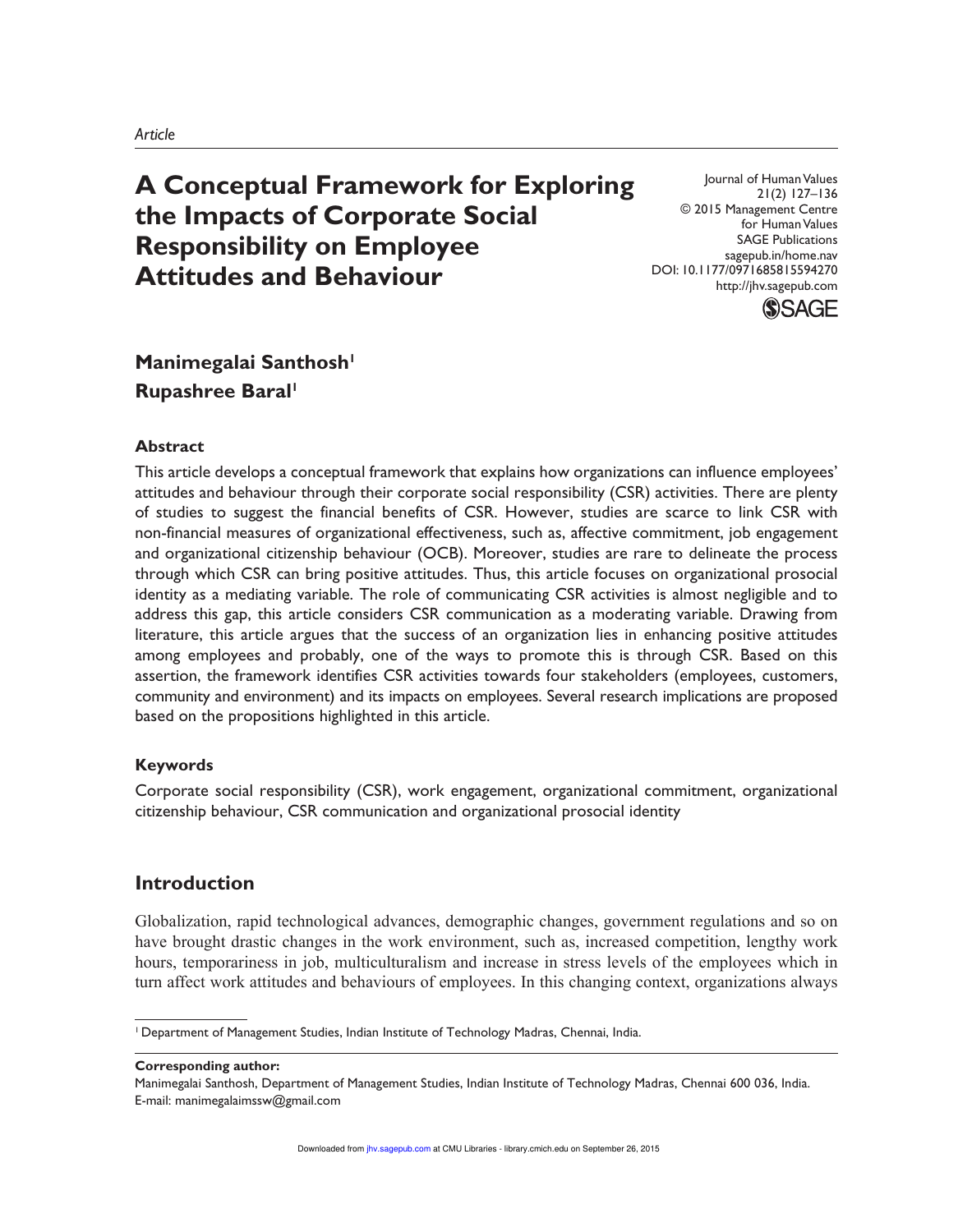desire for employees who can engage in their jobs, demonstrate higher psychological attachment with their employer and engage in organizational citizenship behaviour (OCB). Subsequently, management's responsibility is to adopt human resource practices which will enhance such positive attitudes and behaviours of employees, as they are essential attributes for the growth of any organization. One such human resource practice is believed to be corporate social responsibility (CSR) (Crowther & Capaldi, 2008). Arevalo and Aravind (2011) define CSR as the 'discretionary allocation of corporate resources towards improving social welfare that serves as a means of enhancing relationships with key stakeholders'. CSR helps the employees identify themselves with their organization and mould their attitudes towards the organization. The importance of the concept is evidenced by considering CSR as one of the truly innovative initiatives to promote wellness of the employees and improve work attitudes (Rupp, Ganapathi, Aguilera & Williams, 2006).

There are abundant studies to suggest that CSR activities bring several outcomes to the organization, such as, attraction and retention of employees (Brammer, Millington & Rayton, 2007; Ghosh & Gurunathan, 2013), reputation of the organization (Skudiene & Auruskeviciene, 2012), increased level of engagement (Smith & Markwick, 2009) and financial growth (Keinert, 2008). However, a very little attention has been given to link CSR with employee work attitudes and behaviours with the exception of few studies (Ghosh & Gurunathan, 2013; Hansen, Dunford, Boss, Boss & Angermeier, 2011; Maignan & Ferrell, 2001; Peterson, 2004; Turker, 2009). Despite the acknowledged effectiveness of CSR in generating social and business returns as well as work attitudes, there has been limited research explicitly examining the process of how CSR influences these work outcomes, such as, affective commitment, job engagement and OCB (Aguinis & Glavas, 2012).

There is thus a clear need to understand how CSR initiatives get translated into employee positive attitudes and behaviours so that organizations can effectively promote these desired attitudes and behaviour. The intention of this article, therefore, is to develop a conceptual framework that explains how organizations might influence positive employee attitudes and behaviour in terms of affective commitment, job engagement and OCB through CSR initiatives by focusing on various intermediate mechanisms.

#### **Literature Review**

CSR has captured a prominent place in the global corporate agenda (Du, Bhattacharya & Sen, 2010). In '1970', Nobel Prize-winning economist Friedman triggered a debate on CSR when he claimed that 'the ultimate objective of any business is profit making and nothing else' (Friedman, 1970). This provoked many researchers to raise their voices for the moral obligations of businesses as against profit making (Gautham & Singh, 2010). Davis (1973) defines CSR as 'firm's considerations of, and response to, issues beyond narrow economical, technical, and legal requirement of firm'. According to Carroll (1979), 'CSR encompasses the economic, legal, ethical and discretionary expectations that society has of organizations at a given point of time'. Carroll's pyramid model for CSR covers four aspects, namely, economic, legal, ethical and discretionary. In his opinion, organizations should fulfil their economic needs by adhering to the law, doing business ethically and also involving in discretionary activities. Some of the other models on CSR are: the ethical (Gandhian) model, the statist (Nehruvian) model, the liberal (Friedman) model and the stakeholder (Freeman) model (Garriga & Mele, 2004). The ethical model concentrates on the voluntary contributions of organizations to public welfare. The statist model emphasizes more on state requirements and fulfilling legal compliance. The liberal model focuses more on private partners and finally the stakeholder model reacts to the requirements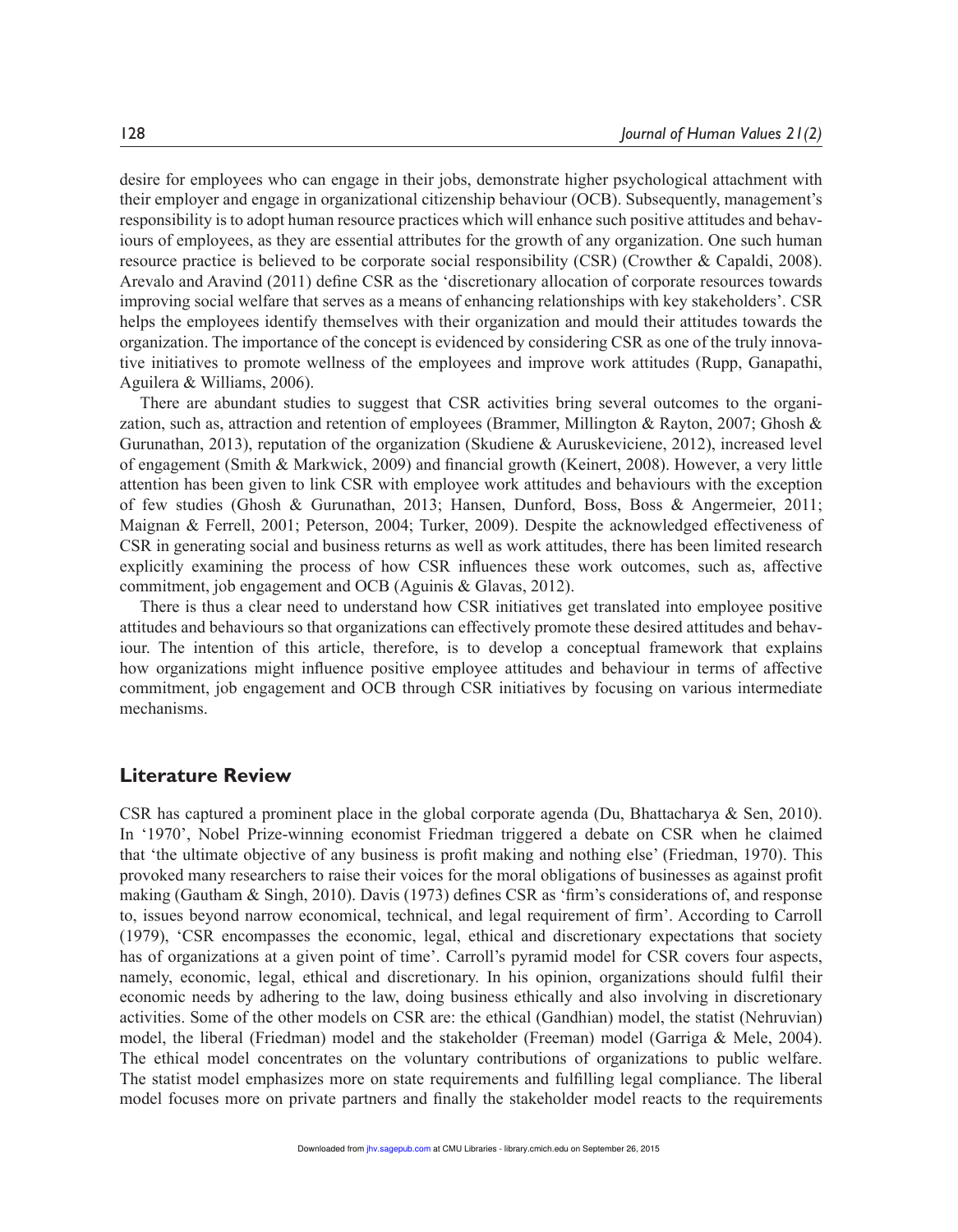of its stakeholders, such as, employees, customers, community and environment. The stakeholder model has captured the attention of researchers and practitioners because of its comprehensive nature (Arevalo & Aravind, 2011).

In India, for more than 100 years, remarkable work in CSR has been done by one of the biggest conglomerates, Tata group (Shah, 2014). CSR has given opportunities for professionals to work as an auditor, certifier or consultant in CSR field. This creates more employment opportunities. The concept has received a lot of support as well as criticism (Crane, Matten & Spence, 2008). The concept of CSR has been discussed a lot in Indian literature (Arevalo & Aravind, 2011). In 2006, TNS automotive one of the leading research firms—conducted a study to understand the perceptions of general public with regard to contribution for CSR activities by the companies. They found that globally, consumers are very likely to accept or reject the products/services of the company based on its reputation for CSR activities. Specifically in Indian context, 8 out of 10 consumers made a statement that they buy a product or service from the company which has high responsibility towards their society (Shanmugam  $\&$ Mohamed, 2011). India has played a major role in long-term business development through CSR activities. Earlier the motive behind CSR was strategic (profitability), but now the motive has been shifted to moral (community development) (Arevalo & Aravind, 2011; Mishra & Suar, 2010). Indian firms have also shifted their focus from the profit-oriented or shareholder-focused model to stakeholderoriented model of CSR (Balasubramanian, Kimber & Siemensma, 2005; Mishra & Suar, 2010).

Engaging in CSR activities reaps benefits to the organization, such as, better purchase intention, investment in the organization, organization image and strong stakeholder–organizational relationship. Though many companies do CSR activities for creating impact in the nation, the implicit goal of CSR activities is to accrue the benefits that arise out of it in order to benefit the company (Du et al., 2010).

There is a drastic change in the approach of CSR. During '1950s', society's expectations from the business are almost negligible. But the trend has changed in the last decade. In '2002', Ernst and Young surveyed among 1000 companies and found that 73 per cent of them have CSR as their policy (Keinert, 2008). The primary aim of CSR is not to harm the society by doing their businesses and also to fulfil the needs of their stakeholders through their CSR activities. There are few companies, namely, Bertelsmann, Nokia and GlaxoSmithKline (or) Siemens, who adopted the concept of CSR as 'Corporate responsibility', but later they extended it to 'Corporate social responsibility' to extend the benefit to the society (Crane et al., 2008).

#### **CSR to Various Stakeholders**

CSR is an indispensable agenda of every organization and CSR practice is pervasive in all sectors (Crane et al., 2008). There has been a paradigm shift from a philanthropic approach of CSR towards one that concentrates on various constituents of the organization (Arevalo & Aravind, 2011). These constituents are named as stakeholders and they determine the effective functioning of the organization (Pirsch, Gupta & Grau, 2007; Rohini & Mahadevappa, 2010). We focus on CSR towards four stakeholders, namely, employees, customers, community and environment, based on stakeholder theory. When the stakeholders lose confidence in their organizations, employees will underperform; customers stop buying the products; shareholders will sell their stocks (Freeman, 1994; Mishra & Suar, 2010). Stakeholder's role is therefore indispensable for an organization (Pirsch et al., 2007). In the Indian context, a few researchers have used stakeholder model to study CSR and its outcomes (Arevalo & Aravind, 2011; Mishra & Suar, 2010; Shanmugam & Mohamed, 2011). This article too uses the same to study CSR–outcomes relationship.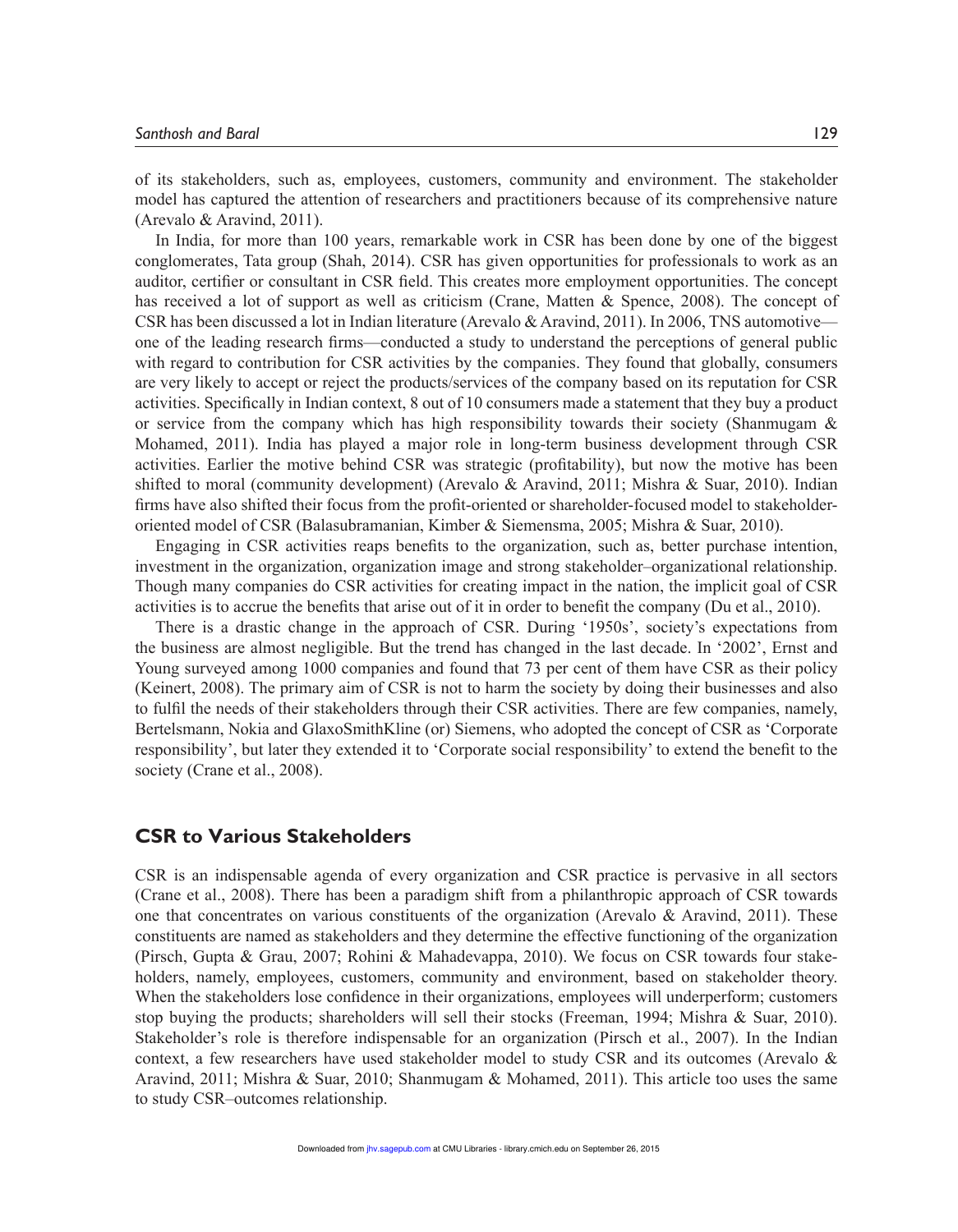This section discusses each of the stakeholders in detail.

*CSR towards employees:* Employees are valued as internal stakeholders of the company because they are assets of the organization. Sound policies and practices, employee participation in decision making, equity in employee remuneration, good working conditions, elimination of child labour, avoidance of gender bias—all reflect an organization's CSR towards its employees. An organization can enhance its employees' attitudes by adhering to the aforementioned policies and practices (Mishra & Suar, 2010; Skudiene & Auruskeviciene, 2012).

*CSR towards customers:* Customers are vigilant in receiving the products and services in a competent, just and environment-friendly way. At the same time, they also prefer a favourable relationship with the organizations by having a healthy transactional process. They also insist on fulfilling statutory compliance. They play a vital role in organizational effective functioning. An organization's CSR activities towards its customers include practicing ethical advertising, adhering to product standards, prioritizing customer health and safety, and providing products at right prices. An organization's policies and practices towards its customers will in turn affect customers' attitudes towards that organization (Ghosh & Gurunathan, 2013; Mishra & Suar, 2010; Skudiene & Auruskeviciene, 2012). Customers develop loyalty towards particular product/brand when they are aware of the CSR activities of the organization to which that product belongs to.

*CSR towards community:* Organizations that practice community outreach programmes as part of their CSR are known for their interventions towards community developments, such as, building schools, hospitals, temples, etc. (Skudiene & Auruskeviciene, 2012). Though Indian organizations have gained competitive advantage in the global market, there still exists problems, such as, poor employment opportunity, unfairness in the income level, poor access of health and education, malnourishment, lack of safe drinking water, etc. (Arevalo & Aravind, 2011). These conditions should serve as a signal for organizations to show more concern for the community through CSR.

*CSR towards environment:* In recent years, there has been enormous pressure on organizations to adhere to environmental standards for their sustainability in the long run. Organizations are thus forced to comply with ISO 14000, OHSAS 18000 and so on. Companies are also taking proactive measures for emission reduction in anticipation of future requirements (Mishra & Suar, 2010). The manufacturing sector plays a prominent role in protecting our environment since it consumes more resources from it.

# **Job Attitudes and Behaviour**

This section discusses the types of job attitudes and behaviour relevant to this study.

*Work engagement*: It is commonly known as a positive, fulfilling, work-related state of mind that is characterized by vigour, dedication and absorption (Schaufeli, Bakker & Salanova, 2006). Engagement is a key driver of individual behaviour and performances; it also drives organizational performances through factors, such as, productivity, retention, financial performance and shareholder return (Gruman & Saks, 2011). Hewitt Associates have made a universal report on employees' engagement level and they observed that this is the largest decline that they have ever seen in the last 15 years (Smith  $\&$ Markwick, 2009). Similarly, the Gallup employee engagement index reported that, on an average, as of '2010', only 33 per cent of employees were engaged (Mirvis, 2012). This triggers the need of some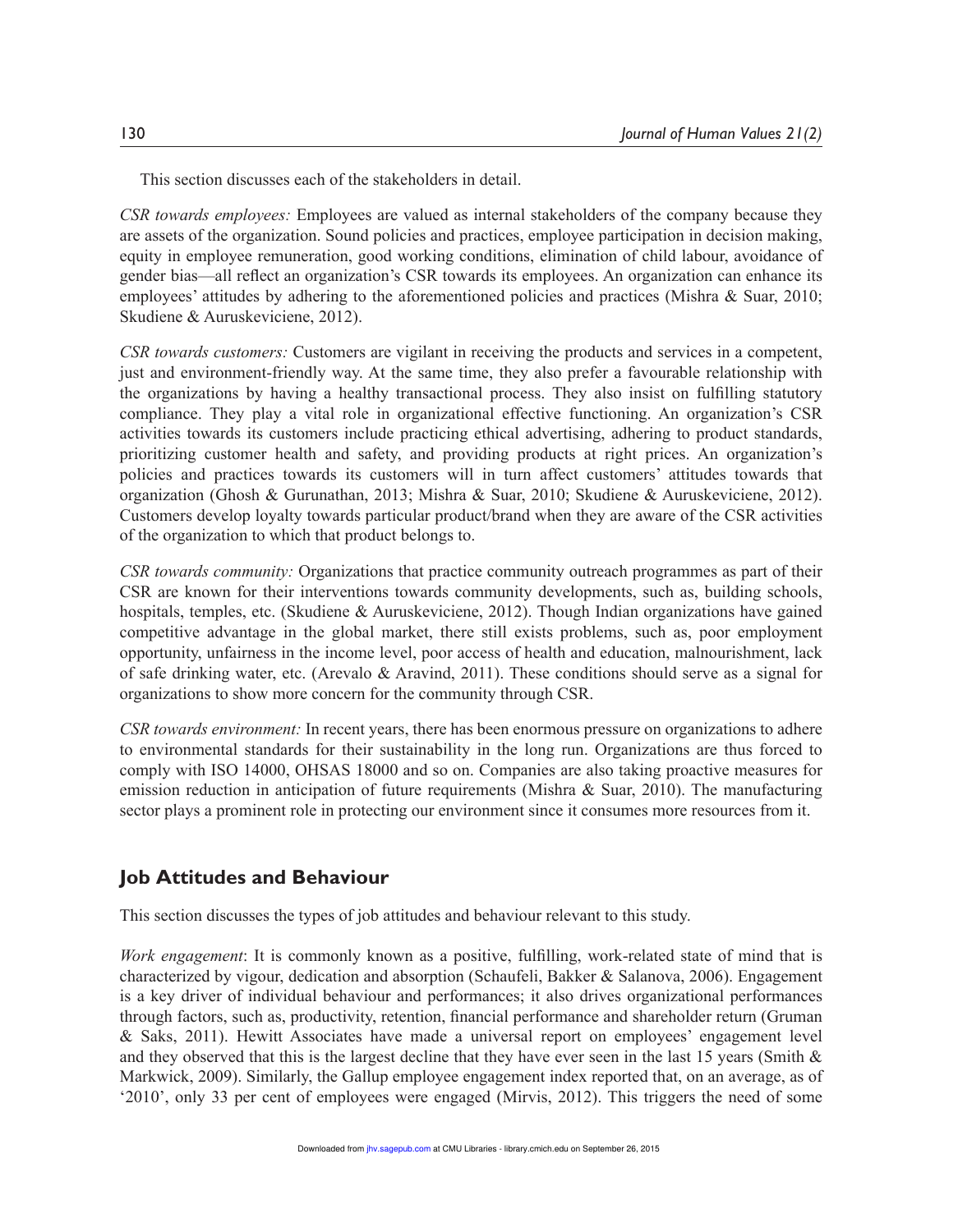unusual measures to engage employees. A majority of research has explored personality factors, and job demand and resource factors based on Job Demand and Resource (JD-R) theory as determinants

of employee engagement. However, there are only a few studies that link CSR with work engagement (Lin, 2010). This article elaborates CSR–work engagement relationship using stakeholder's theory (employees, customers, community and environment) as mentioned in the previous section.

*Affective commitment:* Organization commitment is defined as, 'employees' interest in and connection to an organization' (Hoeven & Verhoeven, 2013). There are three types of commitment: continuance, normative and affective. Affective commitment is defined as 'employee's positive emotional attachment to the organization', whereas the other commitments are described as a feelings of obligation towards their organization (Brammer et al., 2007). Affective commitment produces positive behavioural outcomes, such as, high job performance, low turnover and decreased absenteeism (Grant, Dutton & Rosso, 2008). Employees exhibit affective commitment when the distance between employee and stakeholders' relationship is less and also that particular stakeholder is highly benefitted of CSR activities (Hoeven & Verhoeven, 2013). Earlier studies suggest that there is a strong relationship between external CSR (community, customer and environment) and affective commitment (Brammer et al., 2007). There are studies that suggest that CSR activities can lead to employee's organizational commitment only when that employee has a personal belief on CSR activities. It clearly signals the fact that employee's personality will have an impact in the link between CSR and employee's attitudes and behaviours (Peterson, 2004).

OCB is defined as an 'employee's voluntary activities that may or may not be rewarded but that contribute to the organization by improving the overall function or quality of setting in which work takes place' (Cha, Chang & Kim, 2013). It can be classified as behaviour directed towards an individual and behaviour directed towards an organization. When employees perceive their organization as exhibiting prosocial characteristics towards their stakeholders, it will also motivate them to display citizenship behaviour towards their organization as well (Cha et al., 2013). Literature reveals that there is a positive relationship between perceptions of employees towards their organization's CSR activities and intention to quit and exhibiting OCB (Hansen et al., 2011).

## **Link between CSR and Job Attitudes and Behaviour**

The link between CSR and employee attitudes and behaviours, such as, work engagement, affective commitment and OCB can be well studied using Social Identity Theory or SIT (Brammer et al., 2007; Peterson, 2004; Turker, 2009). SIT proposes that, employees develop self-concept by identifying themselves within a group and comparing themselves with the other groups (Peterson, 2004). The image of an individual is contingent upon the social categories they belong to. That in turn exhibits his social identity, describes and prescribes the way one should behave. Employees always expect positive social identity to distinguish themselves from others (Turker, 2009). Organization is one of the social categories where employees share their success and failures and display their emotions accordingly (Turker, 2009). According to SIT, employees in the organization have two types of images about their organization, which in turn defines his/her organizational identification (Dutton, Dukerich & Harquail, 1994). The first type is perceived organizational identity, in which employees believe their organizations are distinctive, central and enduring. The second type is construed external image, which defines the way on how outsiders think about their organization (Dutton et al., 1994). These two images affect the employee's well-being and behaviour. When employees perceive that their organization is not having good external image, then this may lead to depression and stress, which in turn negatively affect the employee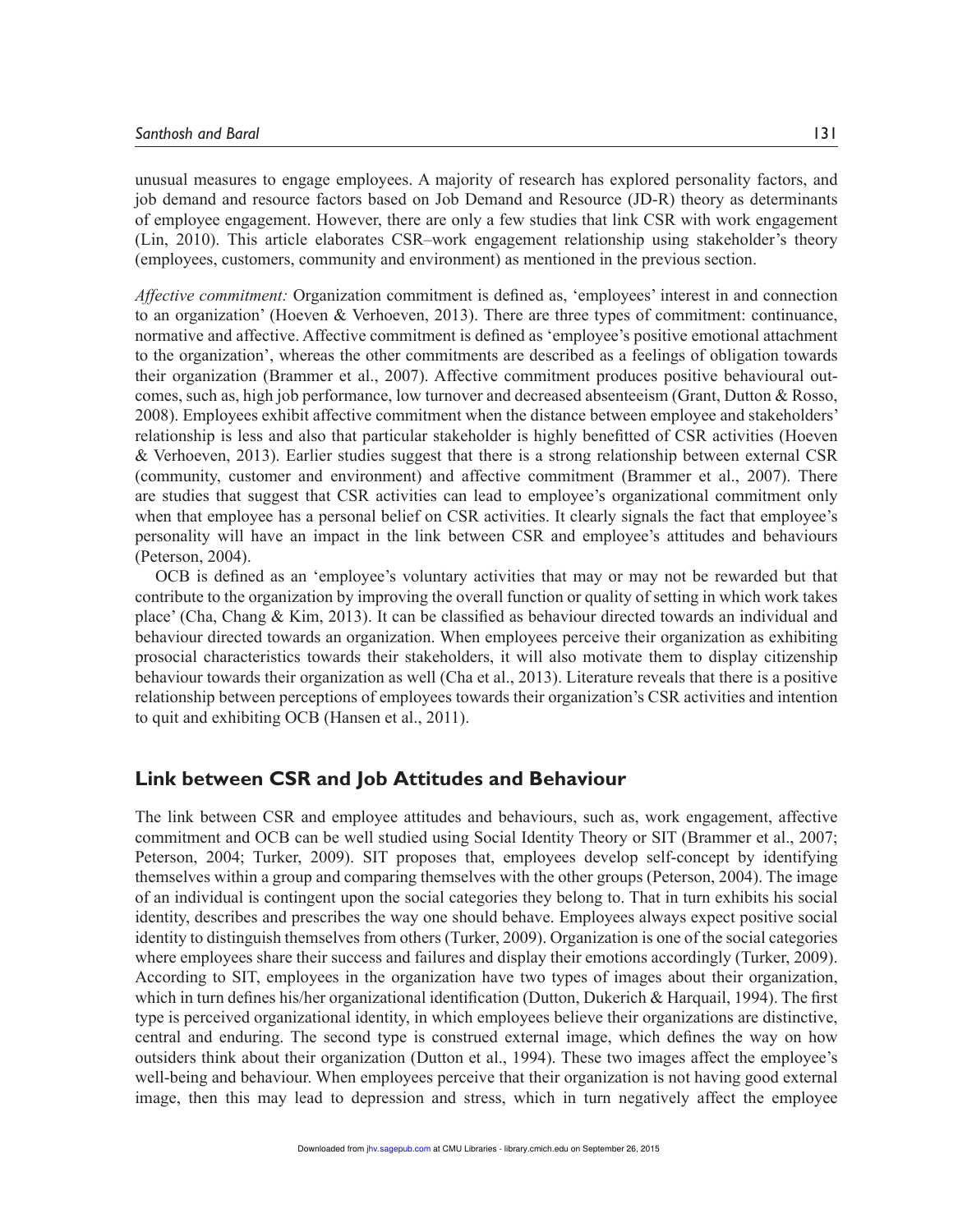engagement level (Kahn, 1990) and other attitudes and behaviours. Hence, according to SIT, if an employee feels proud of his/her organization's social responsibilities towards various stakeholders, then it will lead to positive work attitudes (Peterson, 2004; Turker, 2009). Employees who are content with their organization's social responsibility will display positive emotions, attitudes and behaviour, such as, engagement (Pivato, Misani & Tencati, 2007; Rupp et al., 2006), affective commitment (Grant et al., 2008; Hoeven & Verhoeven, 2013) and OCB (Cha et al., 2013). Thus, based on the above discussions, the following propositions are made:

- *P1: CSR activities focussed at employees, customers, community and environment will be positively related to employee engagement.*
- *P2: CSR activities focussed at employees, customers, community and environment will be positively related to affective commitment of an employee.*
- *P3: CSR activities focussed at employees, customers, community and environment will be positively related to OCB of an employee.*

# **Mediating Role of Organizational Prosocial Identity in the Link between CSR and Its Outcomes**

*Organizational prosocial identity:* Individuals while exhibiting prosocial characteristics such as helping and empathizing with other people may get a sense of personal identity. Similarly, employees get a greater sense of organizational pro-social identity, i.e., when their organizations exhibit such prosocial characteristics towards employees and society (Cha et al., 2013; Grant et al, 2008). However, we anticipate that CSR may induce positive work outcomes, through the mediation of organizational prosocial identity, because when employees become aware of the CSR activities of their organization towards the stakeholders, they perceive their organization as caring and genuine. They also experience external prestige and pride of membership, which in turn fulfils their need for self-esteem or selfenhancement (Bhattacharya, Rao & Glynn, 1995; Mael & Ashforth, 1992). As a result of enhanced selfesteem, employees are motivated to exhibit positive attitude towards their organization and thus generate better work outcomes (Cha et al., 2013), such as, affective commitment (Bansal, 2003; Grant et al., 2008) and OCB (Cha et al., 2013). Thus, employees' awareness about their organizational CSR activities towards themselves and towards various stakeholders will result in organizational prosocial identity and thus paves way for attitudinal and behavioural outcomes. Extrapolating these findings, we predict that CSR activities towards the stakeholders will enhance the sense of organizational prosocial identity, which in turn will induce employee engagement too. Therefore, the following preposition is posited:

*P4: CSR activities focussed at employees, customers, community and environment will be positively related to employee engagement, affective commitment and OCB of an employee through organizational prosocial identity.*

# **Moderating Role of CSR Communication in the Relationship between CSR and Its Outcomes**

*CSR communication* can be explained as 'flow or exchange of information from one party to another' (Hoeven & Verhoeven, 2013). CSR can be effective only when it is promulgated through proper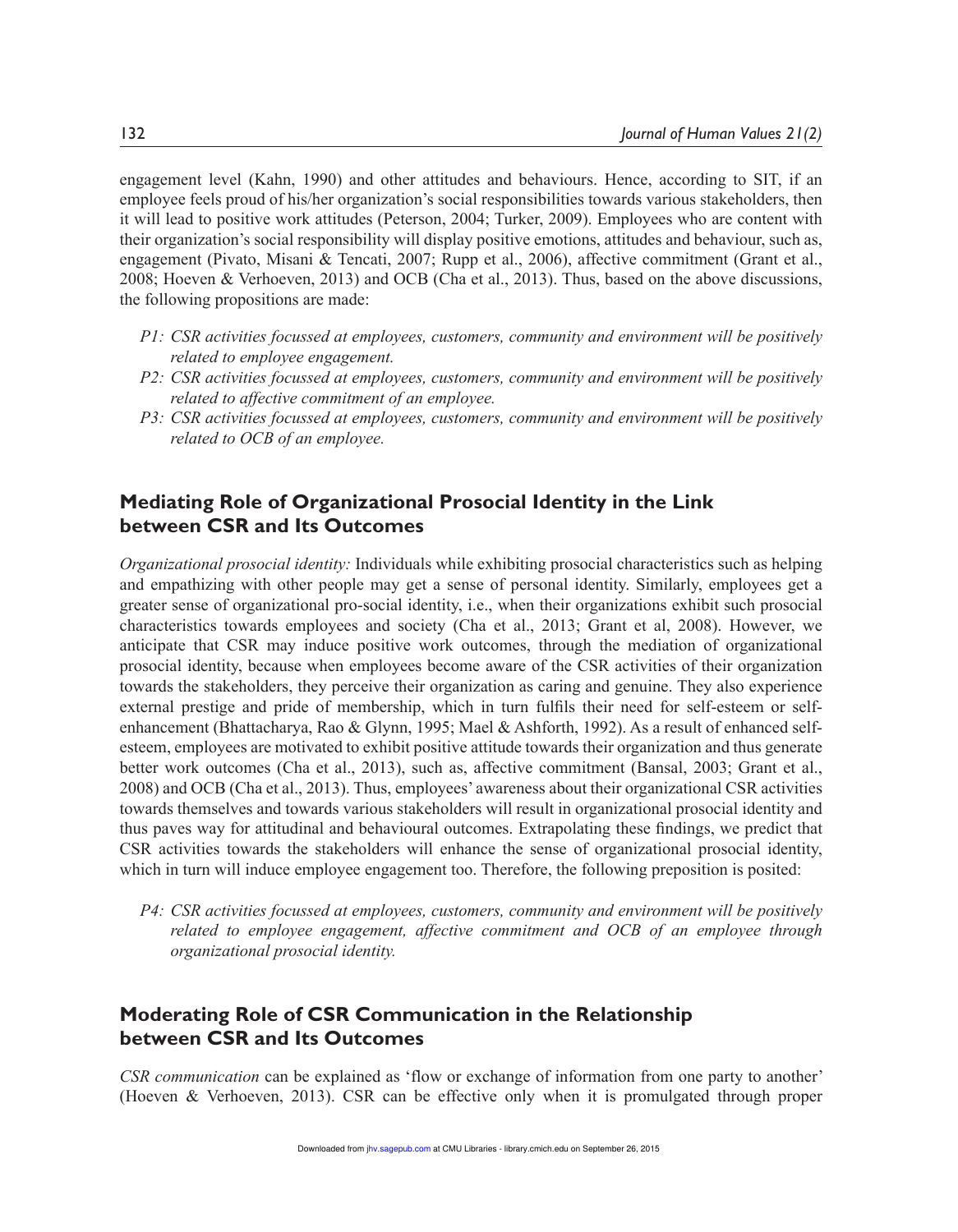channels. Though CSR communication is a delicate process, its role is crucial in arriving necessary changes. Employees' attitude and behaviour are shaped by the communication they receive. The relationship between employers and employees are determined by communication patterns (Hoeven & Verhoeven, 2013). When an organization engages in CSR activities towards various stakeholders, but leaves its employees unaware of those activities, it may not induce positive attitude towards the organization (Alon, Lattemann, Fetscherin, Li & Schneider, 2010; Hoeven & Verhoeven, 2013). According to Ball, Coelho and Machas (2003), communication is proposed as an antecedent of trust. They made an attempt in studying the influence of communication on customer satisfaction and trust. Many organizations fail to communicate their CSR efforts to their stakeholders by not speculating the outcomes of it (Du et al., 2010). The real challenge with any organization lies on communication strategy rather than mere CSR activities. Thus, the benefits of CSR activities are contingent upon how well it is communicated. Therefore, we believe that organizational CSR communication may strengthen the relationship between CSR activities and organizational prosocial identity, highlighting the moderating effect of the same. This leads to the following proposition:

*P7: CSR communication will moderate the relationship between CSR activities aimed at employees, customers, community and environment and organizational prosocial identities.*

### **Conceptual Framework**

We propose a conceptual framework that explains how organizations might influence employee's attitudes and behaviour through their CSR initiatives (see Figure 1). Lately, the interests of the stakeholders have been prioritized in the business world. In view of this, this framework focuses on CSR towards various stakeholders' interests and its impact on its employees' attitudes and behaviours, such as, work engagement, affective commitment and OCB, which are key drivers of organizational effectiveness. The framework also takes into account the process through which CSR activities induces positive work outcomes by considering organizational prosocial identity as a mediator between CSR towards stakeholders and work engagement, affective commitment and OCB. It is believed that when



**Figure 1.** A Conceptual Framework for Exploring the Impacts of Corporate Social Responsibility on Employee Attitudes and Behaviour

**Source:** Authors' own.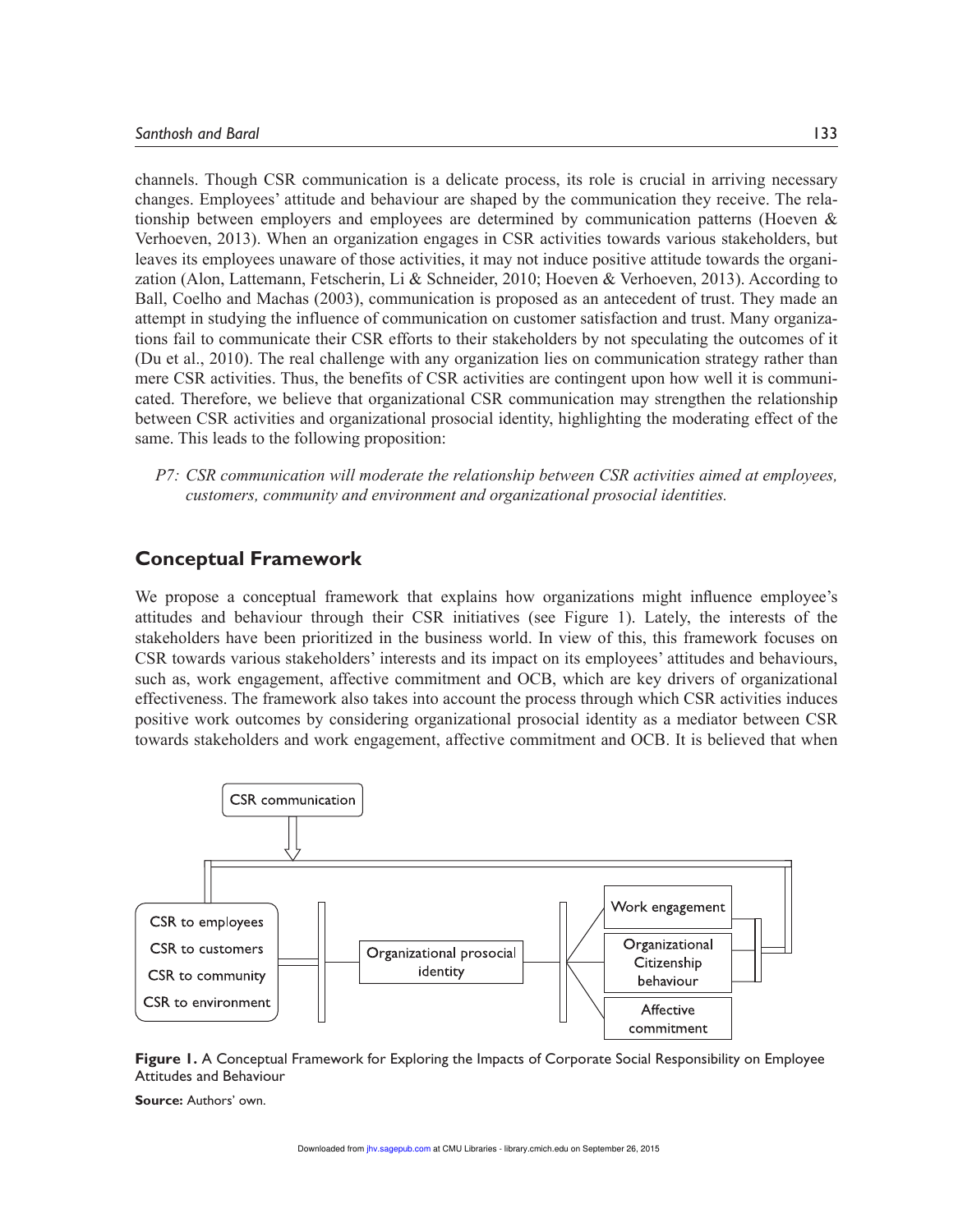employees come to know about their organization's CSR activities, they perceive their organization as prosocial and this in turn fosters their trust towards the organization. Literature reveals that organizations fail to communicate the CSR activities to their employees (Du et al., 2010). Hence, the proposed research framework considers CSR communication as strong influencers in the above-mentioned links such that when these factors are strong, the strength of the relationship is also strong and vice versa. To sum up, this article attempts to develop a link between CSR and employee attitudes and behaviours by elaborating the roles of organizational prosocial identities and CSR communication.

### **Discussions and Implications of the Study**

In today's competitive world, motivating employees and enhancing their positive attitudes and behaviours has become a major challenge before organizations. Based on review of literature, this article has proposed a conceptual framework and formulated certain propositions which aim to provide insights to managers to enhance positive employee attitudes and behaviours through CSR. Although a lot of research has been done to find out the impact of CSR activities, there still exist a lot of research gaps that need to be addressed. One important point is to delve into the process through which CSR initiatives can bring positive outcomes (Crane et al., 2008). This study discovers that organizational prosocial identity and CSR communication play a crucial role in translating organizational CSR initiatives into positive employee attitudes and behaviours. The research implications of this article are discussed below.

#### **Research Implications**

The conceptual framework provides many significant propositions that need further empirical scrutiny. Future research is required in order to test the model using a questionnaire survey among employees of a particular industry sector, probably in the manufacturing sector. The manufacturing industry contributes to more social development because it consumes more resources (land, water, electricity, manpower, etc.) from the society. Consequently, it is obliged to give back to the society in the form of CSR (Elving & Kartal, 2012; Gautham & Singh, 2010). With effect from 1 April 2014, the Government of India had made CSR initiatives as mandatory for all sectors whose net profit is  $\bar{\tau}$  50 million and has to spend minimum of 2 per cent of its average net profit on CSR initiatives. This implies that, the study can be conducted across sectors also. There is evidence that many organizations have started implementing CSR in the last decades and thus creates pathway for the researchers to explore more on the new practices through qualitative study.

The framework developed here shows that employees may perceive their organizational CSR activities as positive which may result in more positive attitudes and behaviour. Though many studies attempted to identify the same (Arevalo & Aravind, 2011; Shanmugam & Mohamed, 2011; Turker, 2009), this study is distinguishable from them as it includes various stakeholders which are the pillars of the organizations. This study also explores the mediating effect of organizational prosocial identity which draws the attentions of many practitioners. The most important contribution of this framework is identification of CSR communication as a moderator between CSR activities and employee outcomes.

The framework informs managers how an organization can attain its effectiveness through CSR. Many organizations implement CSR activities but they fail to connect it with employee attitudes and behaviours. The reason behind is that there is no proven evidence for them to believe on the same. Thus, the current framework motivates them to see the link between CSR and employees attitudes. Nowadays,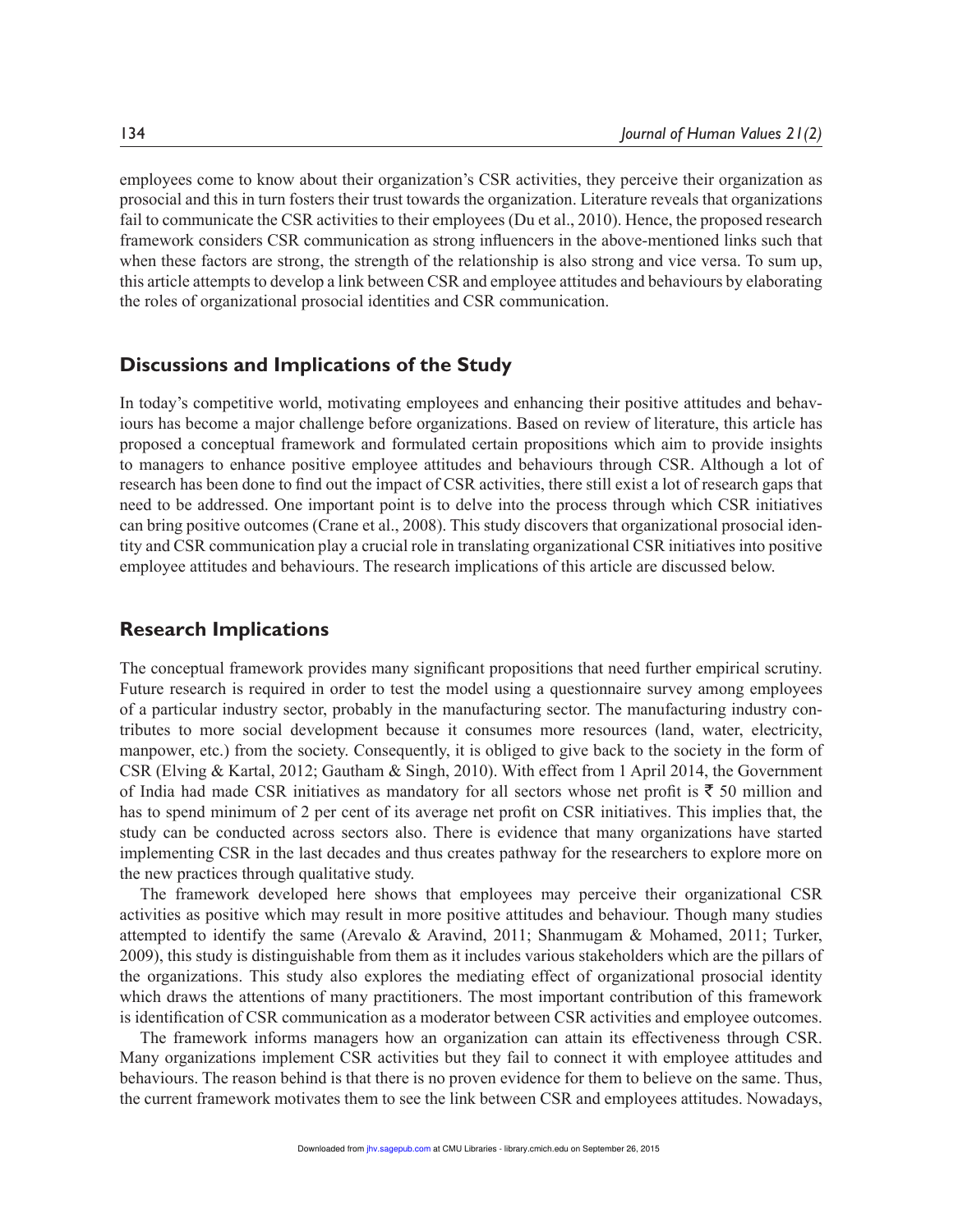organizations are investing lots of money on enhancing positive attitudes and behaviours among employees. An intelligent way to do that is to focus on CSR activities and channelize it in a proper way to make employees aware of it. The real challenge for the management thus lies in communicating CSR activities.

#### **Acknowledgement**

'A conceptual framework linking CSR with employee job attitudes and behaviours' has been discussed at 28th Australian and New Zealand Academy of Management, International conference held in Sydney, Australia, Dec 2014 and the same has been published in the conference proceedings.

#### **References**

- Aguinis, H., & Glavas, A. (2012). What we know and don't know about corporate social responsibility: A review and research agenda. *Journal of Management, 38*(4), 932–968.
- Alon, I., Lattemann, C., Fetscherin, M., Li, S., & Schneider, A.M. (2010). Usage of public corporate communications of social responsibility in Brazil, Russia, India and China (BRIC). *International Journal of Emerging Markets, 5*(1), 6–22.
- Arevalo, J.A., & Aravind, D. (2011). Corporate social responsibility practices in India: Approach, drivers and barriers. *Corporate Governance, 11*(4), 399–414.
- Balasubramanian, N.K., Kimber, D., & Siemensma, F. (2005). Emerging opportunities or traditions reinforced? *Journal of Corporate Citizenship, 2005*(17), 79–92.
- Ball, D., Coelho, P.D., & Machas, A. (2003). The role of communication and trust in explaining customer loyalty–An extension to the ECSI model. *European Journal of Marketing, 38*(9/10), 1272–1293.
- Bansal, P. (2003). From issues to actions: The importance of individual concerns and organizational values in responding to natural environmental issues. *Organization Science, 14*(5), 510–527.
- Bhattacharya, C.B., Rao, H., & Glynn, M.A. (1995). Understanding the bond of identification: An investigation of its correlates among art museum members. *Journal of Marketing, 59*(4), 46–57.
- Brammer, S., Millington, A., & Rayton, B. (2007). The contribution of corporate social responsibility to organizational commitment. *The International Journal of Human Resource Management, 18*(10), 1701–1719.
- Carroll, A.B. (1979). A three-dimensional model of corporate social performance. *The Academy of Management Review, 4*(4), 497–505.
- Cha, J., Chang, Y.K., & Kim, T.Y. (2013). Person-organization fit on prosocial identity: Implications on employee outcomes. *Journal of Business Ethics, 123*(1), 57–69. doi: 10.1007/s10551-013-1799-7.
- Crane, A., Matten, D., & Spence, L.J. (Eds) (2008). *Corporate social responsibility–Readings and cases in a global context.* Oxon: Routledge.
- Crowther, D., & Capaldi, N. (Eds) (2008)*. The Ashgate research companion to corporate social responsibility*. Hampshire: Ashgate.
- Davis, K. (1973). The case for and against business assumption of social responsibilities. *Academy of Management Journal, 16*(2), 312–323.
- Du, S., Bhattacharya, B.C., & Sen, S. (2010). Maximizing business returns to corporate social responsibility (CSR): The role of CSR communication. *International Journal of Management Reviews, 12*(1)*,* 8–19. doi: 10.1111/j.1468-2370.2009.00276.x.
- Dutton, J.E., Dukerich, J.M., & Harquail, C.V. (1994). Organizational images & employees identification. *Administrative Science Quarterly, 39*, 239–263.
- Elving, W.J.L., & Kartal, D. (2012). Consistency in behaviour of the CEO regarding corporate social responsibility. *Corporate Communication: An International Journal, 17*(4), 449–461.
- Freeman, R.E. (1994). The politics of stakeholder theory: Some future directions. *Business Ethics Quarterly, 4*(04), 409–429.
- Friedman, M. (1970, September 13). The social responsibility of business is to increase its profits. *The New York Times Magazine*, pp. 1–6.